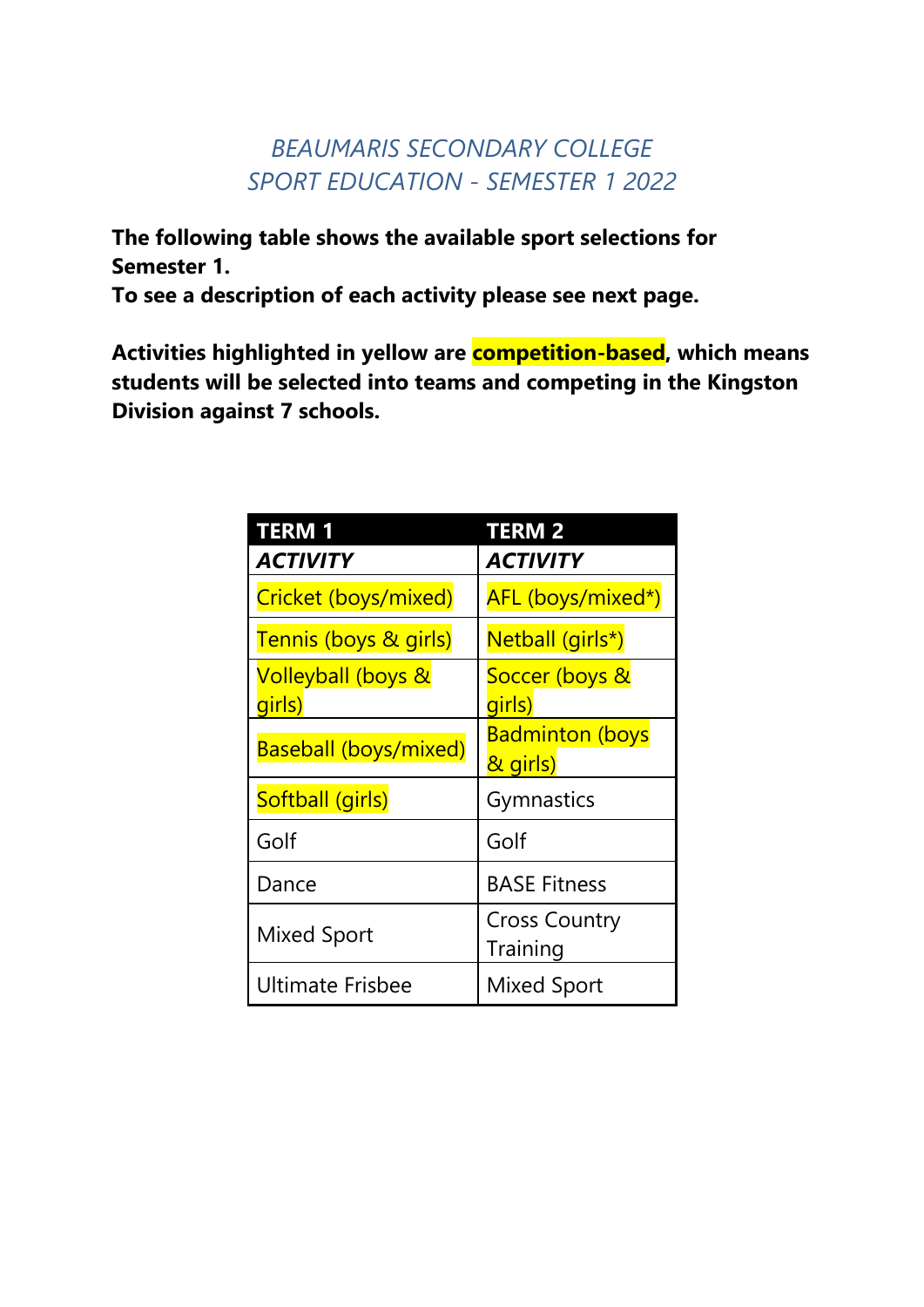## *Beaumaris Secondary College Year 7 Sports Program*

## **TERM 1 SPORT OPTIONS:**

**Cricket:** Students participate in Cricket at school for the term. Students will have the opportunity to compete in Interschool sport if selected in a team.

**Tennis:** Students participate in tennis at Stella Marris Tennis Club. Students walk to and from the court under teacher supervision. Students will have the opportunity to compete in Interschool sport if selected in a team.

**Volleyball:** Students participate in Volleyball at school for the term. Students will have the opportunity to compete in Interschool sport if selected in a team.

**Baseball/Softball:** Students participate in Baseball or Softball at school for the term. Students will have the opportunity to compete in Interschool sport if selected in a team.

**Golf:** Students participate in Golf for the term at the Royal Melbourne Golf Club. Students walk to and from the venue under teacher supervision. Sessions are run by golf specialist coaches.

**Dance:** Students participate in a Dance incursion at school for the term, run by dance company The Nikki Visaj Movement. Students will be exposed to a range of dance styles such as African, Hip-Hop, Broadway, Break and Beyonce, to name a few.

**Mixed Sports:** This unit gives students a variety of sport activities to participate in at school. Activities may include lacrosse, soccer, dodgeball, basketball. Students do not have the opportunity to compete in Interschool sport in this unit.

**Ultimate Frisbee:** Students participate in ultimate frisbee at school. Students do not have the opportunity to compete in Interschool sport in this unit.

## **TERM 2 SPORT OPTIONS:**

**AFL (Boys/Mixed):** Students participate in AFL Football at school for the term. Students will have the opportunity to compete in Interschool sport if selected in a team. \*Girls will have the opportunity to compete in AFL in term 2 (gala day) & 4.

**Netball (Girls):** Students participate in Netball at school for the term at BSC and Sandringham District Netball courts. Students will have the opportunity to compete in Interschool sport if selected in a team. \*Boys will have the opportunity to compete in Netball in term 2.